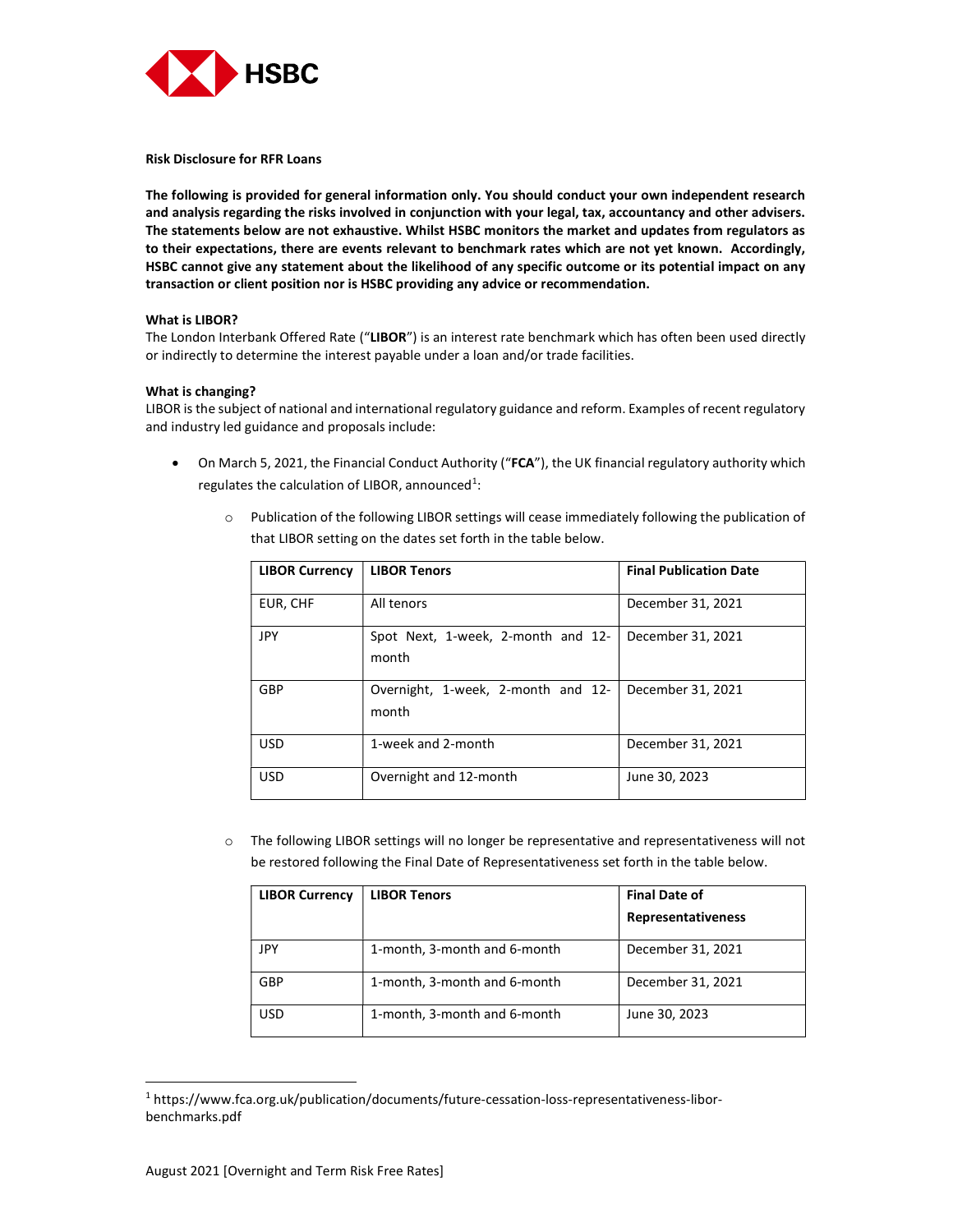

- On March 5, 2021, ISDA confirmed that the announcement by the FCA constitutes an index cessation event for all 35 LIBOR settings. As a result, the fallback spread adjustment is fixed as of the date of the FCA announcement for all euro, sterling, Swiss franc, US dollar and yen LIBOR settings.<sup>2</sup>
- UK regulators have made it clear that all new issuance of GBP LIBOR referencing loan products that expire after the end of 2021 should cease by the end of March 2021.
- US regulators released supervisory guidance encouraging banks to cease entering into new contracts that use USD LIBOR as a reference rate as soon as practicable and in any event by December 31, 2021.<sup>3</sup>
- "Risk-Free Rates", also known as "Near Risk-Free Rates" ("RFRs"), have been developed as alternative interest rate benchmarks. RFRs are typically backward looking overnight rates based on actual transactions and reflect the average of the interest rates that certain financial institutions pay to borrow overnight on an unsecured basis from wholesale market participants (for unsecured RFRs, such as SONIA) or the average rate paid on secured overnight repurchase or "repo" transactions (for secured RFRs, such as SOFR). RFRs do not include or imply any credit or term premium of the type seen in LIBOR or EURIBOR. However, RFRs are not truly free of risk. RFRs can rise or fall as a result of changing economic conditions and central bank policy decision.

#### What has HSBC been doing?

In line with the expectations of our regulators and following discussions with a number of our clients we have been developing a range of lending and trade finance products based on RFRs.

### Why are we sending this to you?

You have expressed an interest in being provided with one or more lending and/or trade finance product(s) referencing a RFR. As the market and industry conventions for RFRs are continuing to evolve and are new in the context of many lending and trade finance products, we want to outline some of the key differences to loans and/or trade facilities that have previously referred to LIBOR.

# The below is not an exhaustive list of changes that may impact you in this regard. You should seek guidance from your own professional advisors in deciding whether a product that references a RFR is right for you.

## What are the key differences between LIBOR and RFRs and the associated risks?

The RFR interest rate benchmark for loans and /or trade facilities available in sterling and US dollars is SONIA and SOFR, respectively. For JPY, EUR and CHF the RFR interest rate benchmarks for loans and/or trade facilities are TONAR, €STR and SARON, respectively.

- RFRs are overnight rates based on actual historic transactions. RFRs are published at the end of the overnight borrowing period.
- LIBOR is a 'term rate' which means it is published for different periods of time (e.g. 3 or 6 months) and is a 'forward looking' rate which means it is published at the beginning of the borrowing period and remains the same for that period.

Therefore, where your loan and/or trade facility references a RFR it is important to note:

• if using daily RFRs calculated in arrears, the exact amount of interest will only be capable of being determined at the end of an interest period based on a series of overnight rates over that interest

1

<sup>&</sup>lt;sup>2</sup> https://www.isda.org/2021/03/05/isda-statement-on-uk-fca-libor-announcement/

<sup>3</sup> https://www.federalreserve.gov/newsevents/pressreleases/files/bcreg20201130a1.pdf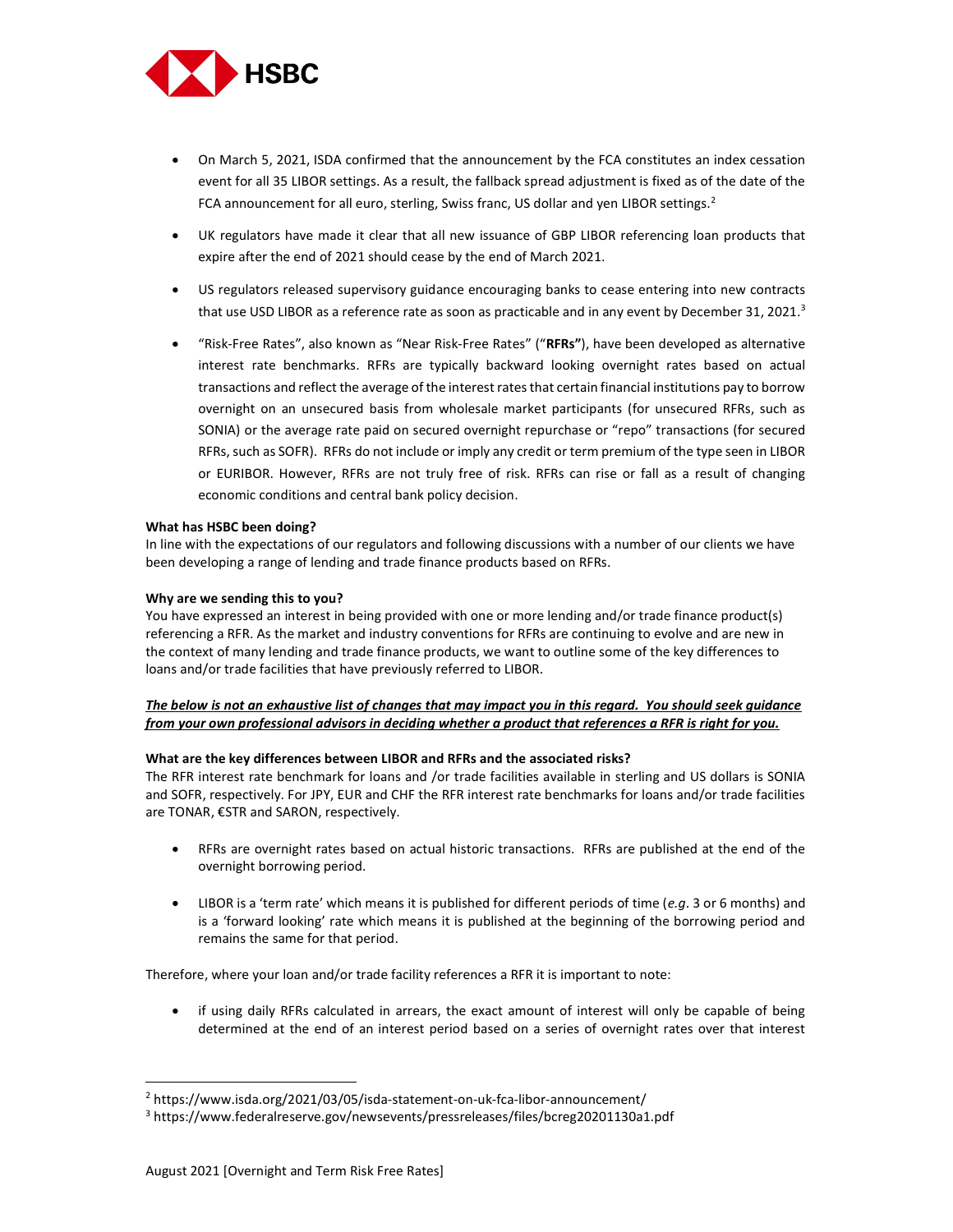

period. It may be difficult for you to estimate the exact amount of interest payable for an interest period;

- to allow time to calculate and pay interest on products using daily RFRs in arrears, interest will be calculated by reference to the rate that is published a specified number of days prior to each day in the interest period (this is often referred to as a 'lookback' or 'lag');
- term RFRs are based on forward-looking derivatives (typically Swaps or Futures) on overnight RFRs and therefore include future rate expectations but not interbank credit risk. The quality and stability of a term RFR is a function of derivative market liquidity;
- trade facilities using daily RFRs in arrears do not generally use a lookback or lag with the result that the exact amount of interest due may only be known on the due date which would be debited from the relevant account;
- the overnight rates will fluctuate over the relevant interest period and may behave materially differently from traditional forward-looking interest rate benchmarks such as LIBOR;
- the manner of adoption, calculation and application of RFRs in loan facilities and/or trade facilities may differ compared with the application, calculation and adoption of RFRs in other markets, such as the bond and derivatives markets;
- if you have a multi-currency facility with us you may find that different currencies will use different interest rate benchmarks for calculating interest and the methodologies and conventions for each may differ (e.g. a facility with euros and US dollars may utilize EURIBOR for euros and SOFR for US dollars). You should consider the impact this may have on you from an operational perspective;
- if you have a combination of products with us you may find that different products will use different methodologies and conventions for calculating interest (e.g. a loan facility may use a simple in arrears methodology while a trade facility may use a forward looking term rate or a simple overnight rate). You should consider the impact this may have on you from an operational perspective;
- using a RFR could mean that amounts payable are lower or higher than using LIBOR. If a loan or trade finance facility references a RFR instead of LIBOR, there may be differences to the economics over the duration of the loan or trade facility and you should ensure you speak to your advisers to understand this;
- for LIBOR loans transitioning to a RFR, a spread adjustment may be added to the RFR and the level of this may vary depending on several factors, including, but not limited to, the calculation methodology and the interest period selected;
- RFR conventions will likely require your internal treasury, accounting and/or payment systems to be enhanced in order for you to manage these products in an accurate, efficient and timely manner; and
- future changes to market practice or conventions relating to the use of daily RFRs or term RFRs in loan and/or trade finance facilities could potentially be adverse to your interests, and/or require changes to the documentation or to other administrative and operational changes which could result in you incurring additional costs.

#### What are the key differences between Term SOFR and daily SOFR in arrears (for US dollar facilities)?